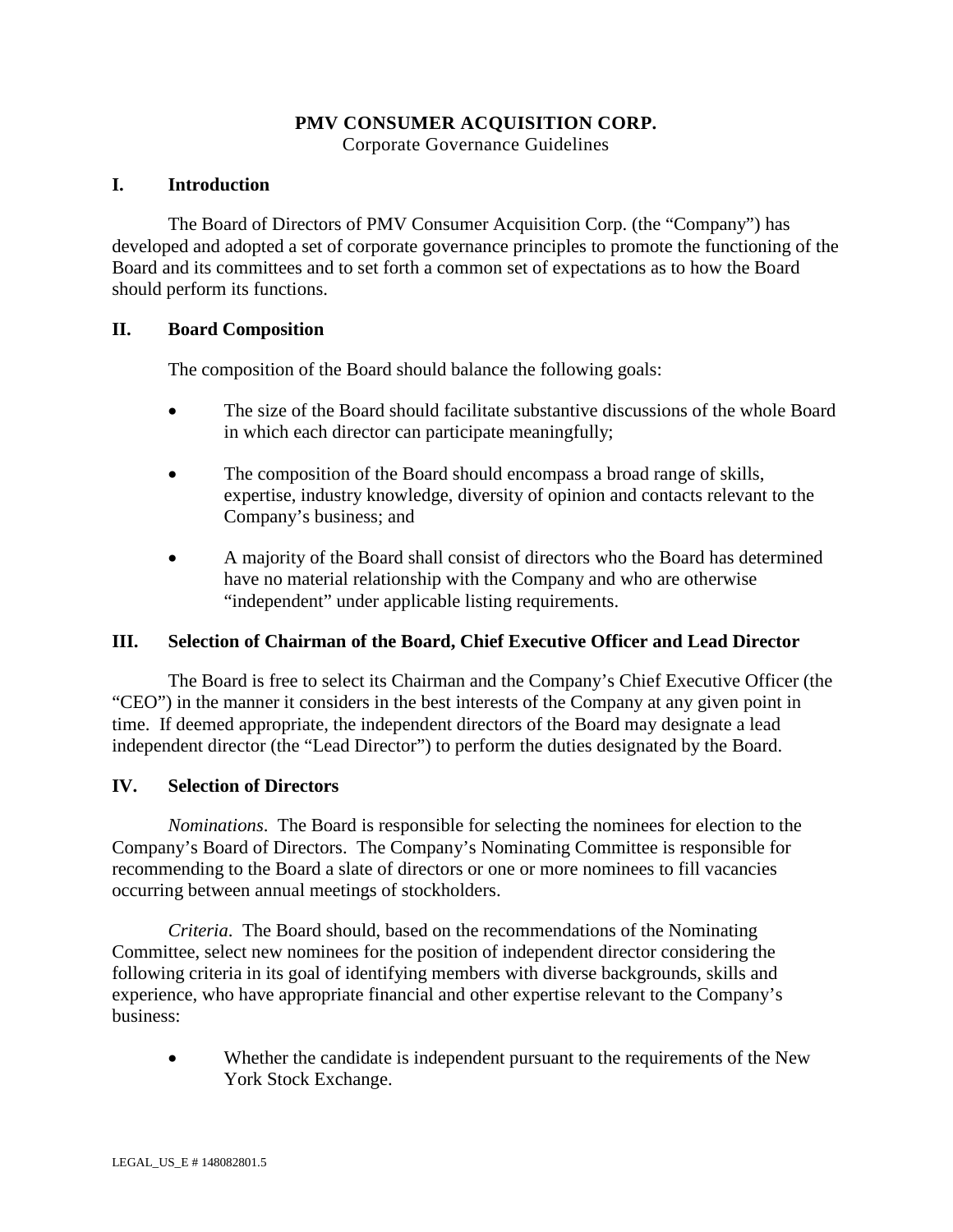- Whether the candidate is accomplished in his or her field and has a reputation, both personal and professional, that is consistent with the image and reputation of the Company.
- Whether the candidate is financially literate, *i.e.* has the ability to read and understand basic financial statements. The Nominating Committee also will determine if a candidate has accounting or related financial management expertise and/or satisfies the criteria for being an "audit committee financial expert," as defined by the Securities and Exchange Commission.
- Whether the candidate has relevant education, experience and expertise and would be able to provide insights and practical wisdom based upon that education, experience and expertise.
- Whether the candidate has knowledge of the Company and issues affecting the Company.
- Whether the candidate is committed to enhancing stockholder value.
- Whether the candidate fully understands, or has the capacity to fully understand, the legal responsibilities of a director and the governance processes of a public company.
- Whether the candidate is of high moral and ethical character and would be willing to apply sound, objective and independent business judgment, and to assume broad fiduciary responsibility.
- Whether the candidate has, and would be willing to commit, the required hours necessary to discharge the duties of Board membership.
- Whether the candidate has any prohibitive interlocking relationships or conflicts of interest.
- Whether the candidate is able to develop a good working relationship with other Board members and contribute to the Board's working relationship with the senior management of the Company.
- Whether the candidate is able to suggest business opportunities to the Company.

*Invitation*. The invitation to join the Board should be extended by the Board itself via the Chairman of the Board, together with an independent director, when deemed appropriate.

*Orientation and Continuing Education*. Management, working with the Board, should provide an orientation process for new directors, including background material on the Company, its business plan and its risk profile, and meetings with senior management. The Company encourages its directors to participate in continuing education programs to assist them in performing their Board responsibilities.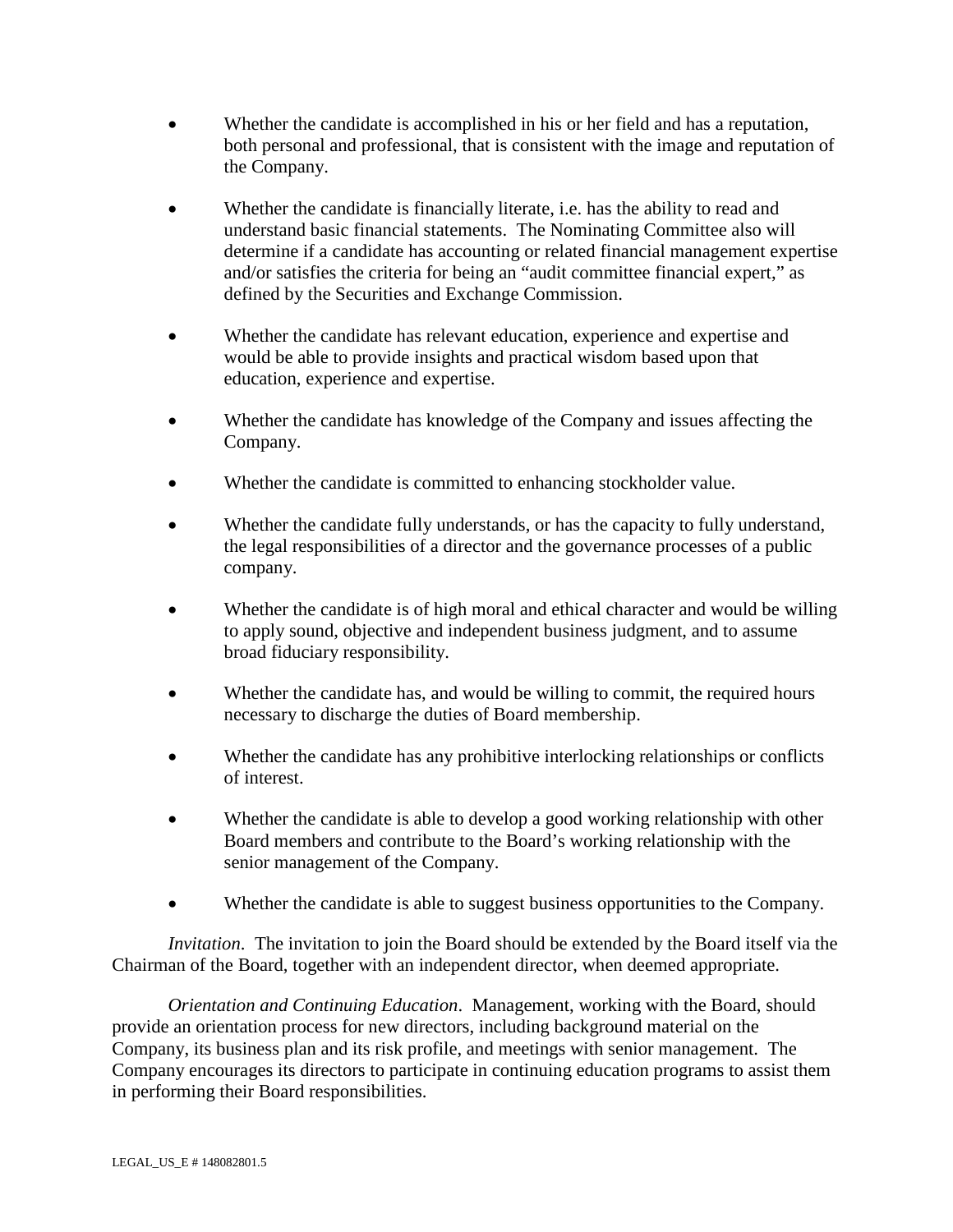## **V. Election Term**

The Board does not believe it should establish term limits

#### **VI. Retirement of Directors**

The Board does not believe it should establish a mandatory retirement age.

## **VII. Board Meetings**

The Board currently plans at least four meetings each year, with further meetings to occur (or action to be taken by unanimous consent) at the discretion of the Board. The meetings may consist of committee meetings, where appropriate, and the Board meeting.

The agenda of each Board meeting will be prepared by, or at the direction of, the Chairman of the Board. Any director may request that an item be included on the agenda or raise at any Board meeting subjects that were not on the agenda for that meeting. Management will seek to provide all directors with appropriate Board materials in advance of meetings, although the Board recognizes that this will not always be consistent with the timing of transactions and the operations of the business and that in certain cases it may not be possible.

Materials presented to the Board or its committees should be as concise as possible, while still providing the desired information needed for the directors to make an informed judgment.

#### **VIII. Executive Sessions**

To ensure free and open discussion and communication among the non-management directors of the Board, the non-management directors will meet in executive sessions periodically, with no members of management present. The Lead Director will preside at the executive sessions if one has been appointed. Non-management directors who are not independent under applicable listing requirements may participate in these executive sessions, but the independent directors should meet separately in executive session at least once per year. The non-management directors will maintain such records of executive sessions as they deem appropriate, including records to enable the CEO to satisfy applicable certification requirements under applicable law and listing requirements

#### **IX. Committees of the Board**

The Company shall have at least the committees required by applicable listing requirements. Currently, these are the Audit Committee, the Compensation Committee and the Nominating Committee. Each of these three committees should have a written charter satisfying applicable listing requirements. The Audit Committee must also satisfy the requirements of SEC Rule 10A-3.

All directors, whether members of a committee or not, are invited to make suggestions to a committee chair for additions to the agenda of his or her committee or to request that an item from a committee agenda be considered by the Board. Each committee chair will give a periodic report of his or her committee's activities to the Board.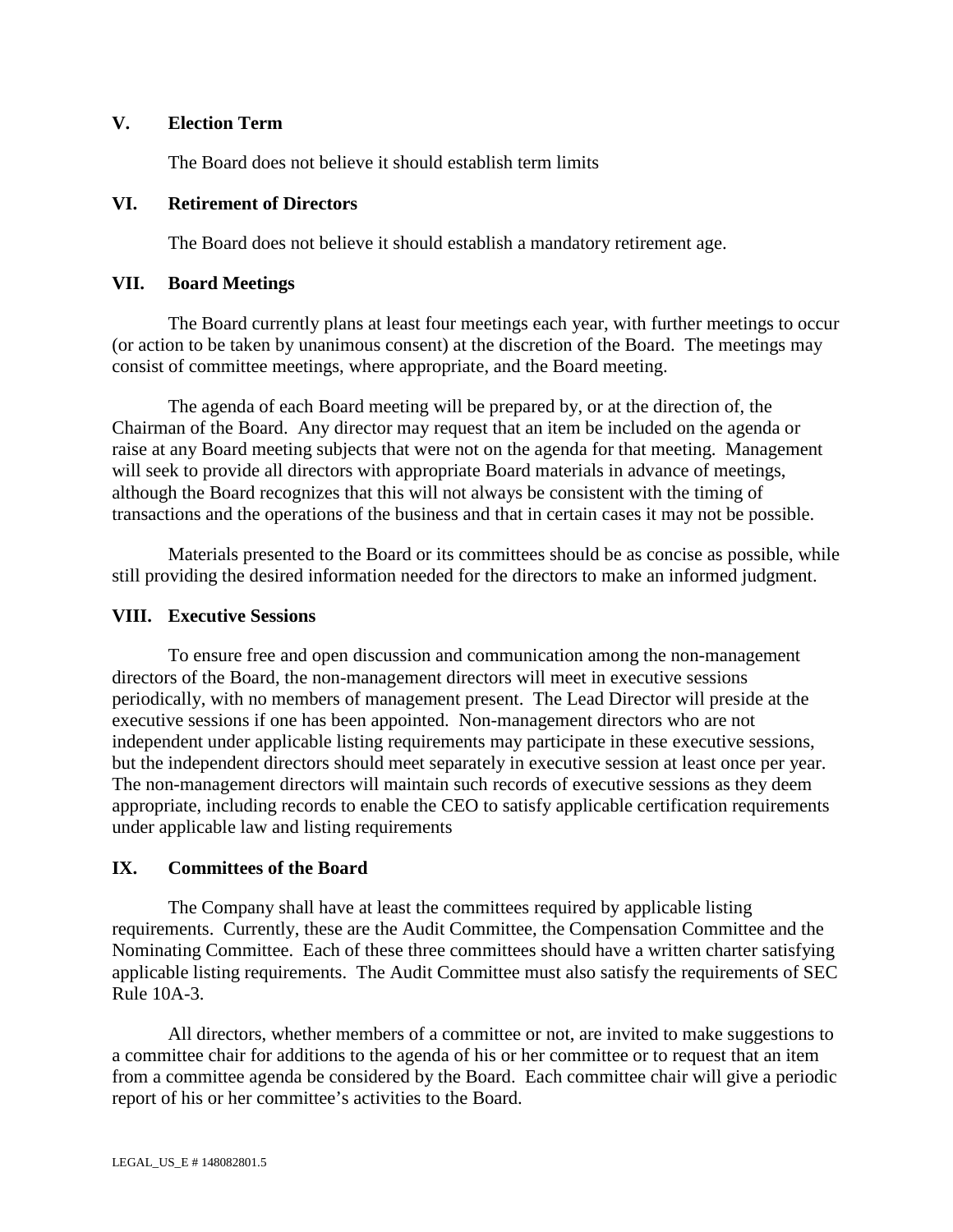Each of the Audit Committee, the Compensation Committee and the Nominating Committee shall be composed of directors who are not officers or employees of the Company, who the Board has determined have no material relationship with the Company and who are otherwise "independent" under applicable listing requirements, and, in the case of the Audit Committee, who satisfy the additional eligibility requirements of SEC Rule 10A-3, subject in each case to any exceptions set forth in the applicable listing requirements. The Audit Committee and the Compensation Committee shall have at least three members subject to any applicable phase-in exceptions. The required qualifications for the members of each committee shall be set out in the respective committees' charters. A director may serve on more than one committee for which he or she qualifies.

#### **X. Management Succession**

The Board shall, when it deems appropriate, review and concur in a succession plan, developed by management, addressing the policies and principles for selecting a successor to the CEO, both in an emergency situation and in the ordinary course of business. The succession plan should include an assessment of the experience, performance, skills and planned career paths for possible successors to the CEO.

## **XI. Board Compensation**

The Board should conduct a review periodically of the components and amount of Board compensation in relation to other similarly situated companies. Board compensation should be consistent with market practices but should not be set at a level that would call into question the Board's objectivity.

The Company provides reasonable directors' and officers' liability insurance for directors and shall indemnify the directors to the fullest extent permitted by law and the Company's certificate of incorporation and by-laws.

## **XII. Expectations for Directors**

The business and affairs of the Company shall be managed by or under the direction of the Board in accordance with Delaware law. In performing their duties, the primary responsibility of the directors is to exercise their business judgment in the best interests of the Company. The Board has developed a number of specific expectations of directors to promote the discharge of this responsibility and the efficient conduct of the Board's business.

*1. Commitment and Attendance*. All independent and management directors should make every effort to attend meetings of the Board and meetings of committees of which they are members. Members may attend by telephone to mitigate conflicts.

*2. Participation in Meetings*. Each director should be sufficiently familiar with the business of the Company, including its financial statements and capital structure, and the risks and competition it faces, to facilitate active and effective participation in the deliberations of the Board and of each committee on which he or she serves. Upon request, management will make appropriate personnel available to answer any questions a director may have about any aspect of the Company's business. Directors should also review the materials provided by management